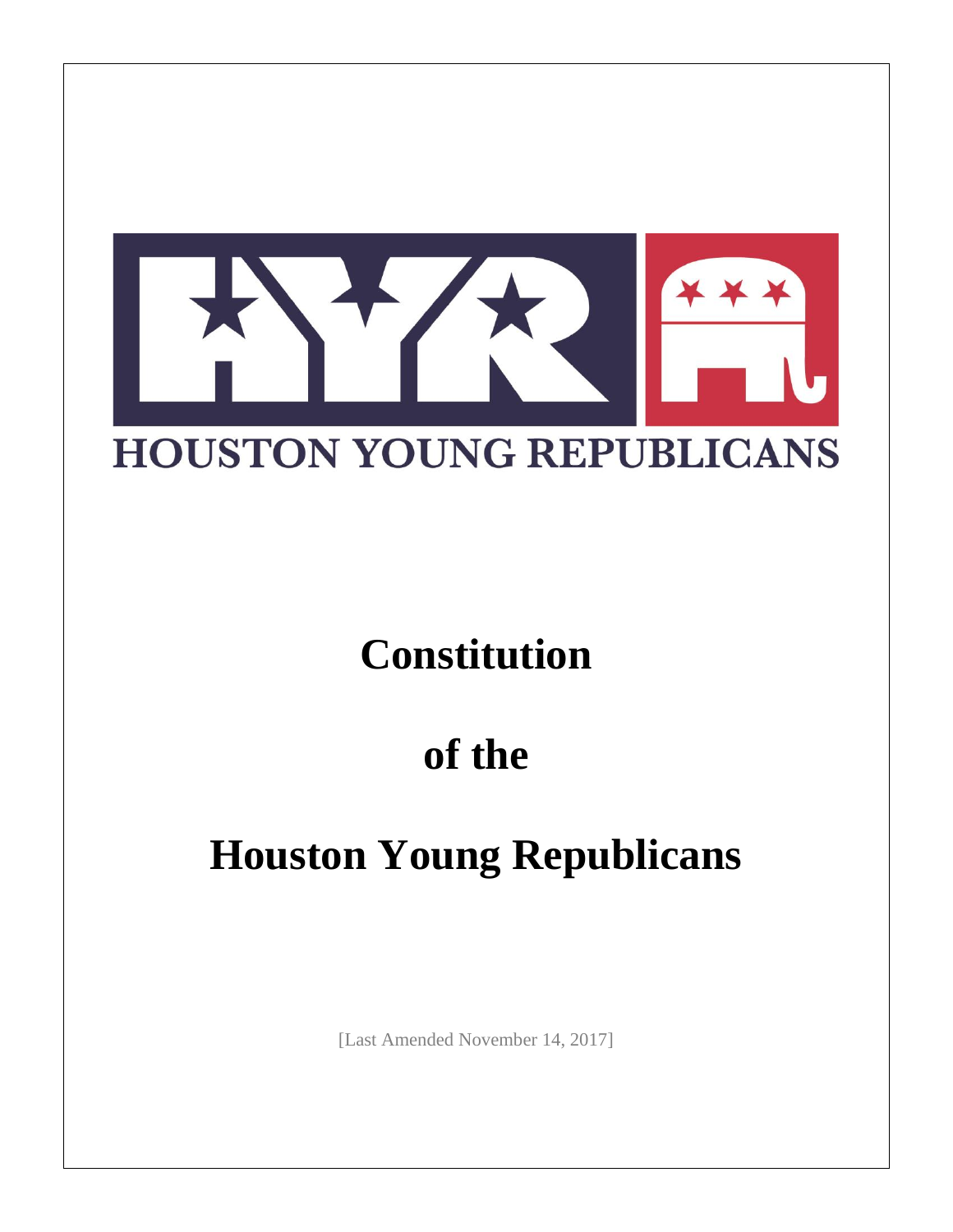## **Table of Contents**

- Article I: Name
- Article II: Purposes
- Article III: Powers
- Article IV: Definitions
- Article V: Membership
- Article VI: Dues
- Article VII: Officers
- Article VIII: Elections
- Article IX: Executive Board
- Article X: Assembly Meetings
- Article XI: Removal of Officers and Members
- Article XII: Amendment Procedure
- Article XIII: Parliamentary Authority
- Article XIV: Texas Young Republican Federation Affiliation
- Article XV: Dissolution
- Article XVI: Miscellaneous
- Article XVII: Effective Date of This Constitution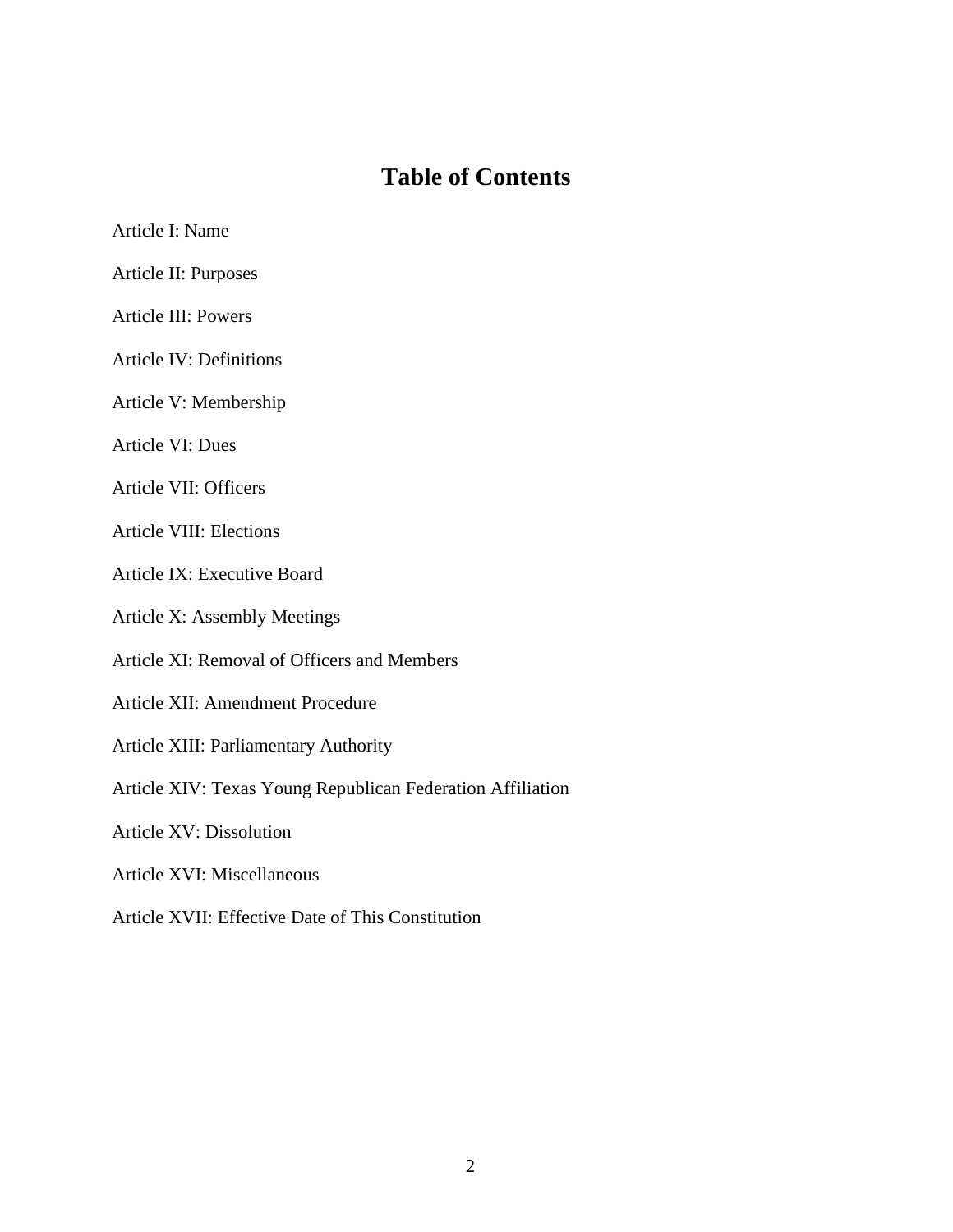## **Article I: Name**

Pursuant to rules promulgated under the Constitution of the TEXAS YOUNG REPUBLICAN FEDERATION, Article V, Section A, the name of this organization shall be "Houston Young Republicans", hereafter referred to as "HYR".

### **Article II: Purposes**

HYR exists as a non-profit and educational organization. Its purposes are:

- **A.** To advance the growth of the Republican Party by assisting in the election of Republican nominees to public office.
- **B.** To discover and equip young Republican leaders to help build the future of the party.
- **C.** To encourage awareness and active participation in the political process at all levels of government by members HYR and the community.
- **D.** To support and promote the philosophies and ideals of the Republican Party of Texas and of young Republicans across Texas.

#### **Article III: Powers**

HYR is authorized to direct, manage, and control its business, property and funds, and do anything which is reasonably necessary and proper to carry out HYR's purposes set forth in Article II.

### **Article IV: Definitions**

- Section 1 Except where provided to the contrary herein, the term "member" refers to "Active Member", "Associate Member", and "Honorary Member" as defined in Article V.
- Section 2 The term "Executive Committee" refers to HYR elected officers, the immediate past President of HYR, and all current Committee Chairmen.
- Section 3 The term "Executive Board" means the elected officers of HYR.
- Section 4 The term "Assembly" refers to any meeting of HYR members conducted under Article X of this Constitution.

### **Article V: Membership**

Section 1 The membership of HYR shall be limited to the following classes: Active Members, Associate Members, and Honorary Members.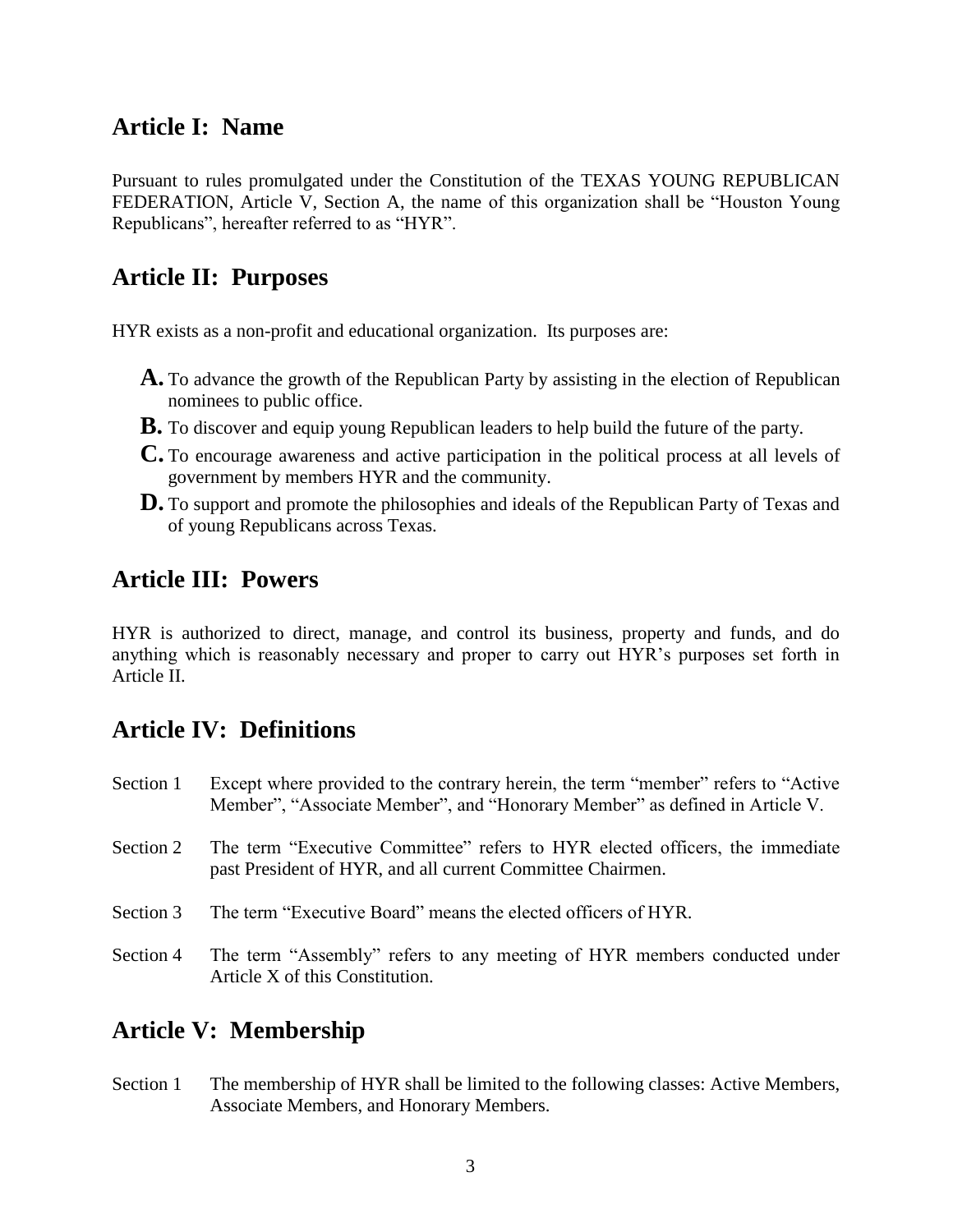- Section 2 The requirements for Active Memberships, Associate Memberships, and Honorary Memberships in HYR are set forth below:
	- **A.** ACTIVE MEMBER: Any registered voter between the ages of eighteen (18) and forty (40), inclusive, who has completed the membership data, paid the yearly dues and publicly affirmed his political allegiance to the Republican Party.
		- **(i)** The following membership data shall be required from those persons who wish to become Active members: full name, date of birth, complete address, zip code and telephone number or e-mail address.
		- **(ii)** Membership in HYR as an Active Member shall be valid once the person desiring same tenders his membership dues to any HYR officer, and submits to any HYR officer the membership data required by this Constitution.
		- **(iii)** Active Members shall have the right to vote on any matter pertaining to HYR business.
		- **(iv)** Any Active Member of an area College Republican association, who is between the ages of eighteen (18) and forty (40), inclusive, is eligible for HYR membership at the discretion of the HYR Executive Board.
	- **B.** ASSOCIATE MEMBER: Anyone unqualified for HYR membership, but who is interested in the activities of HYR may be awarded an Associate Membership under such terms and with such privileges as the Executive Board may determine.
	- **C.** HONORARY MEMBER: Anyone who, in the opinion of the Executive Board, deserves the special status of "Honorary Member", may be awarded such level of membership by HYR.
- Section 3 Membership lists of HYR shall not be sold or otherwise distributed for purposes of solicitation. If any member uses or allows the use of the HYR membership information to be used for reasons of solicitation not of a political nature, said member can be removed from HYR as described in Article XI of this Constitution.

#### **Article VI: Dues**

Section 1 The fiscal year of HYR shall be the calendar year.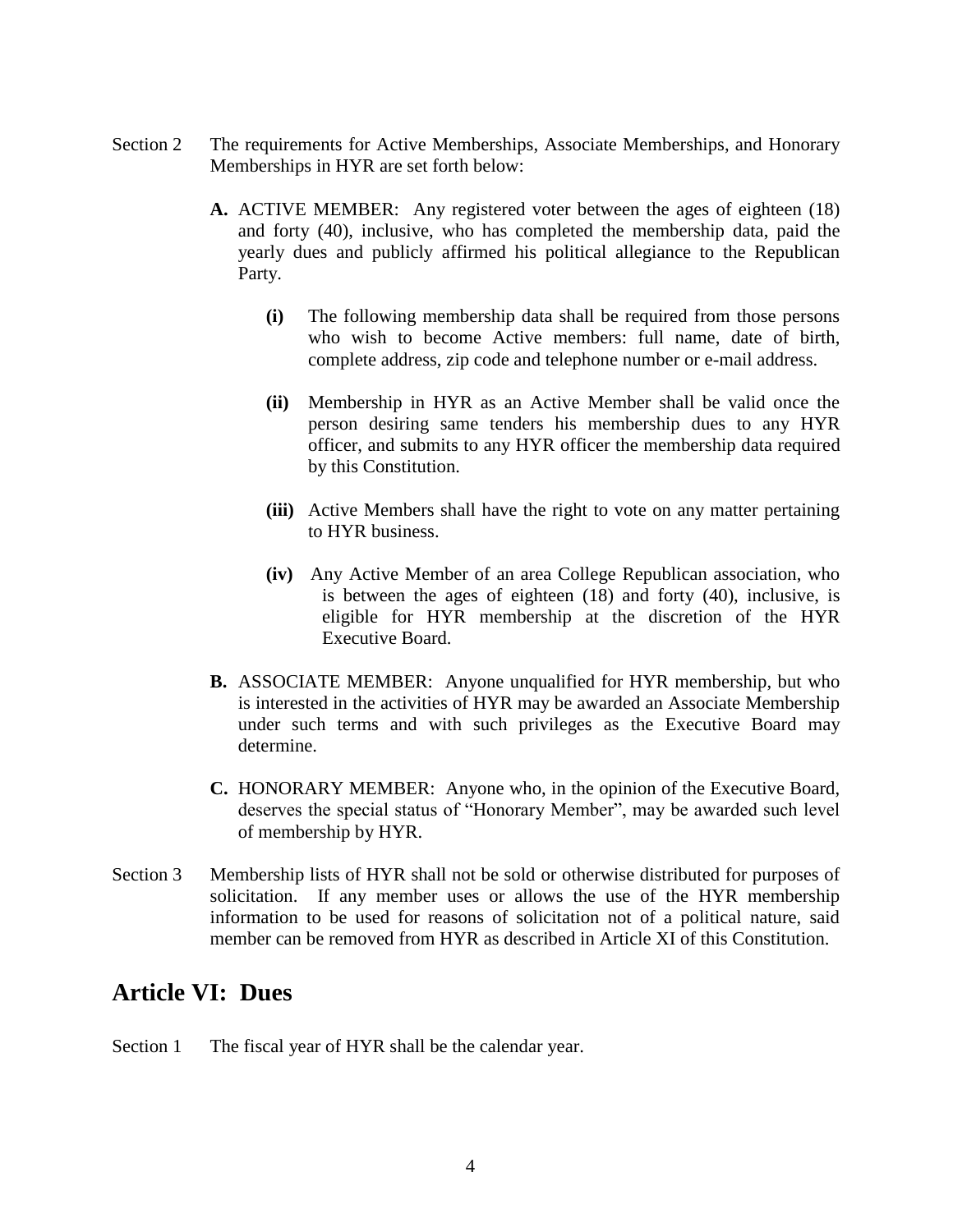- Section 2 Dues for each member shall include the annual fee as assessed by the Texas Young Republican Federation.
- Section 3 The annual dues required for Active Members in HYR shall be determined by the Executive Board. Dues for Active Members shall vary from year to year, but shall be the same for all Active members. Dues for Associate Members and Honorary Members shall be also determined by the Executive Board.
- Section 4 Membership in HYR shall expire after December 31of each year. Annual dues for renewing members are due by January 31. Dues for members who join HYR between January 1 and December 31 shall be assessed at a full year membership rate.

### **Article VII: Officers**

- Section 1 The elected officers of HYR shall consist of a President, Vice President, Political Director, Communications Director, Treasurer, and Secretary. All elected officers must be Active Members of HYR.
- Section 2 The President shall preside over all HYR meetings. In the President's absence, the Vice President shall so preside. Thereafter, the chain of succession shall be Political Director, the Communications Director, the Treasurer, and the Secretary.
- Section 3 The President shall: A. Ensure the smooth operation of HYR through oversight of the Executive Committee.
	- B. Act as ambassador on behalf of HYR and its members in an official capacity befitting the image and philosophy of HYR.
	- C. Submit a report, whether written or verbal, at all regularly called meetings of the Executive Board.
	- D. Have the power to create committees, as well as appoint Committee Chairmen, committee members, TYRF Convention delegates and alternates, and any other assistants deemed necessary. Any such appointments shall take effect only upon approval of a simple majority of the Executive Board.
- Section 4 The Vice President shall plan monthly speakers/forums as part of the regular monthly meeting and serve as the facilitator for these meetings. In addition, the Vice President shall perform such duties as may be assigned to him by the President, the Executive Committee, or the Assembly.
- Section 5 The Political Director shall be responsible for coordinating all campaign activities and serving as the chief liaison between Republican campaign opportunities and the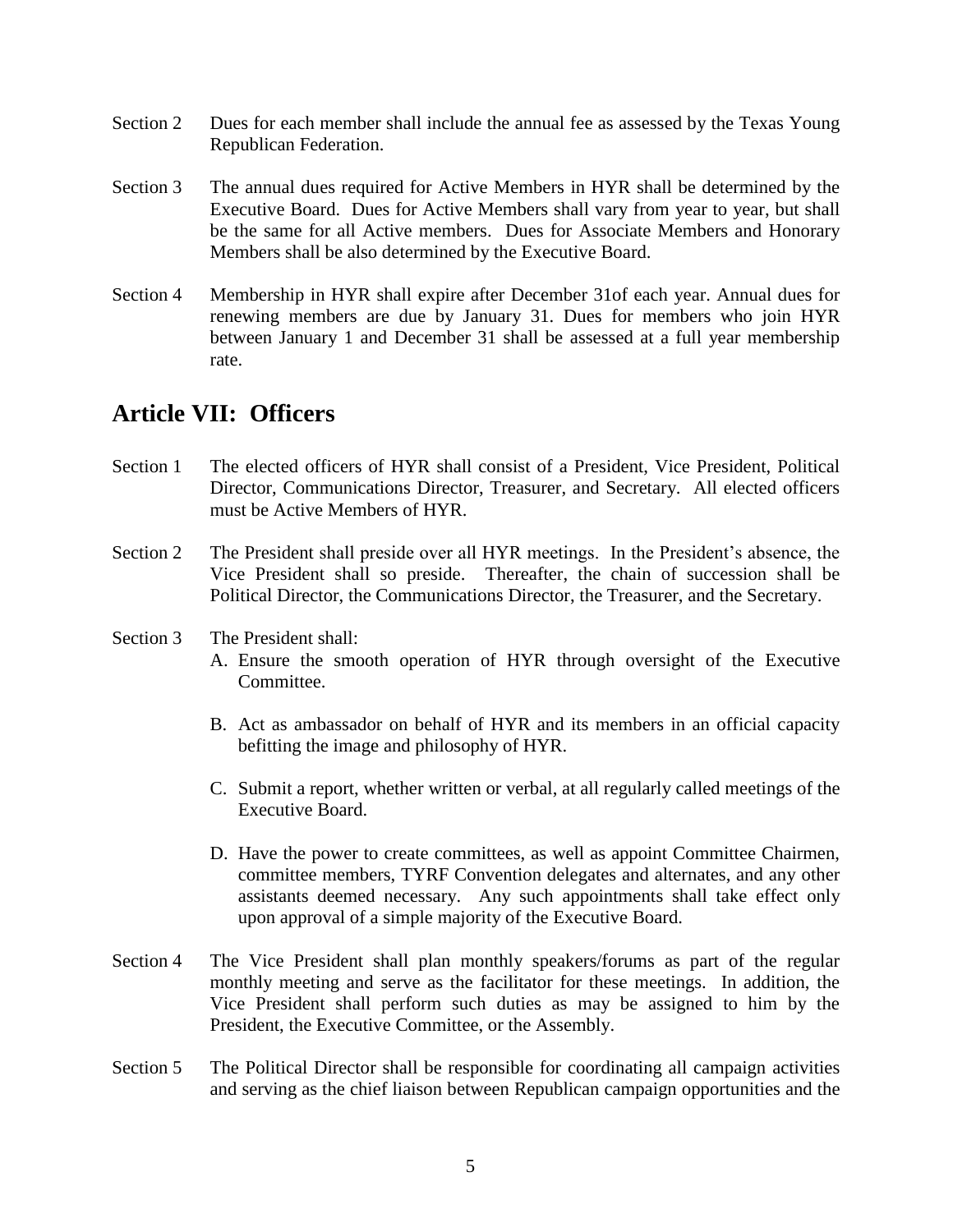membership. The Political Director shall perform such duties as may be assigned to him by the President, the Executive Committee, or the Assembly.

- Section 6 The Communications Director shall have all necessary authority and responsibility to coordinate all media-related activities for HYR. This shall include, but is not limited to, generating press releases; ensuring the publication of the newspaper articles and editorials; and, providing opportunities for a continued HYR presence on local radio and television stations. The Communications Director shall act as official spokesperson of HYR at the request of the President, and perform such other duties as may be assigned by the President, Executive Committee, or the Assembly.
- Section 7 The Treasurer shall be charged with the collection and disbursement of funds as authorized by the Executive Committee. He shall be signer of all checks written by the HYR checking account. The Treasurer shall perform such other duties as may be assigned to him by the President, the Executive Committee, or the Assembly.
- Section 8 The Secretary shall be charged with the recording of the minutes of the Executive meetings and meetings of the general assembly as described in the most recently revised edition of Robert's Rules of Order. The Secretary shall maintain a current record of the membership, according to the class and category of each member. The Secretary shall perform such other duties as may be assigned to him by the President, the Executive Committee, or the Assembly.
- Section 9 If any elected office becomes vacant for any reason, the vacancy may be filled by the Executive Board for the remainder of the unexpired term. An office shall be deemed vacant should no candidate be elected to that office.

## **Article VIII: Elections**

- Section 1 Any member desiring to run for officer of HYR must submit name and office to the Executive Board prior to the November General Assembly meeting. If said meeting is not held, the member must submit by November 30. Requirements for potential officers are: A. Must be an Active Member.
	- B. Dues must be paid at least thirty (30) days before the elections.
- Section 2 All officers shall serve terms of one (1) year, or until their successors are elected and take office. All officers shall be elected by ballot at the November HYR meeting. The Elections shall be determined by a simple majority of the votes cast. Elected officers shall take office at the first meeting of the following fiscal year. Immediately after the annual election, an officer of HYR, as determined by the Executive Board, shall forward the names of the newly elected officers to the Secretary of the Texas Young Republican Federation.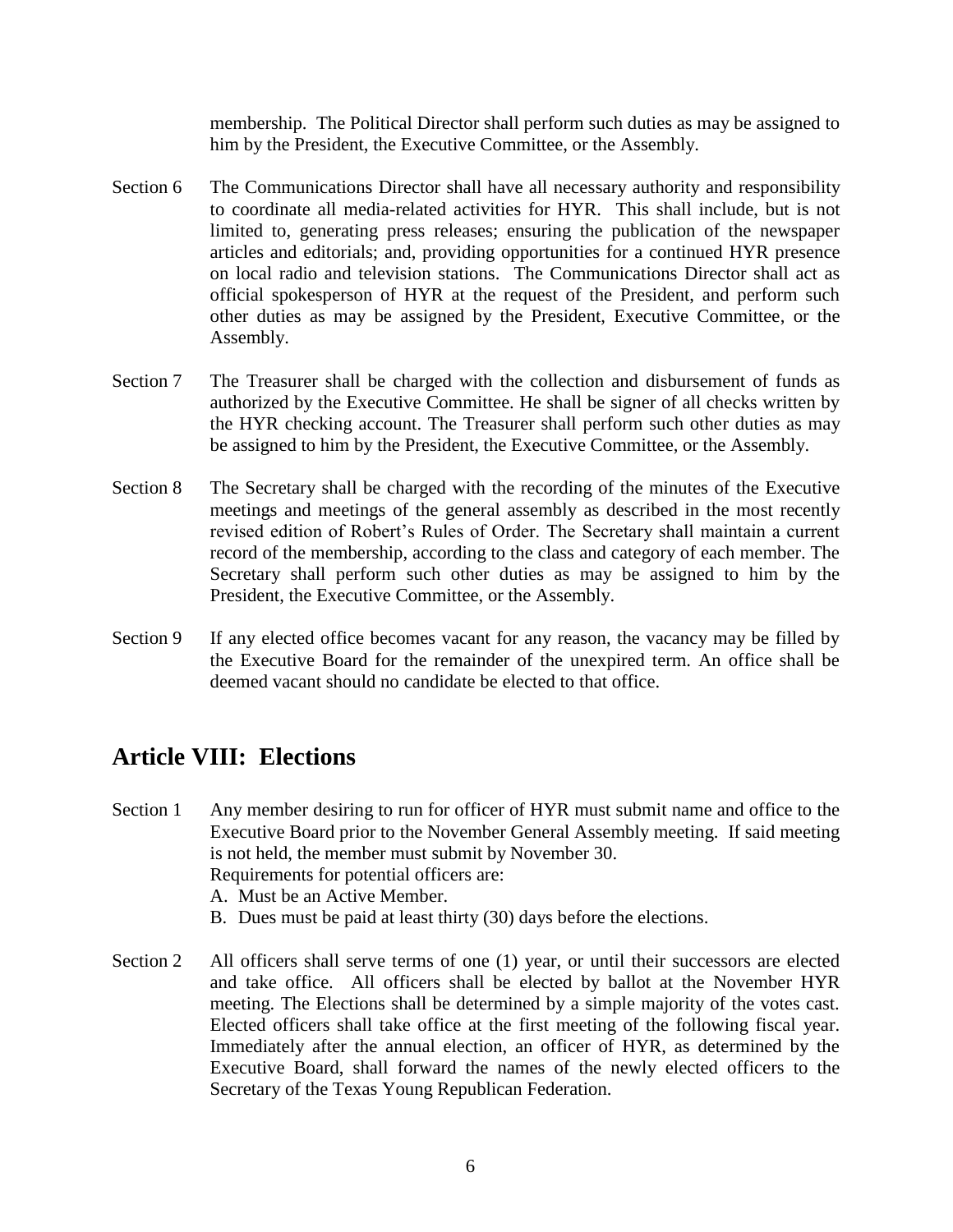- Section 3 No member shall be eligible to hold two elected offices simultaneously.
- Section 4 No member shall be eligible to cast a ballot in any HYR election unless dues are paid at least thirty (30) days before the election

## **Article IX: Executive Board**

- Section 1 The Executive Board shall conduct all duties authorized by the Assembly, in addition to administering the general business of HYR; provided, however, that the Assembly shall have the authority to limit the authority of the Executive Board by the adoption of Standing Rules, and shall also have the authority to rescind any decision of the Executive Board at the next Assembly meeting following the Executive Board meeting during which said decision was made.
- Section 2 A majority of the voting members of the Executive Board shall constitute a quorum.
- Section 3 The Executive Board shall meet at the call of the President, or at the call of two (2) voting members of the Executive Board.
- Section 4 The Executive Board shall have the power to create a Political Action Committee (PAC) for the purpose of soliciting and disbursing funds to benefit the Republican Party and Republican candidates in general elections.
- Section 5 The meetings of the Executive Board shall be open to all members of HYR, and any other individual specifically invited by a majority consent of the Board.
- Section 6 Proxies must give written notice of said proxy. Written notice must be presented at the beginning of the Executive Board meeting.

### **Article X: Assembly Meetings**

- Section 1 Regular meetings of the Assembly shall occur once a quarter at minimum. The Executive Board shall determine the place and date of the meetings.
- Section 2 A quorum shall consist of twenty-five percent (25%) of the Active members or a minimum of ten (10) Active members, whichever is smaller.
- Section 3 Special meetings of the Assembly shall be held on the call of the Executive Board.

### **Article XI: Removal of Officers and Members**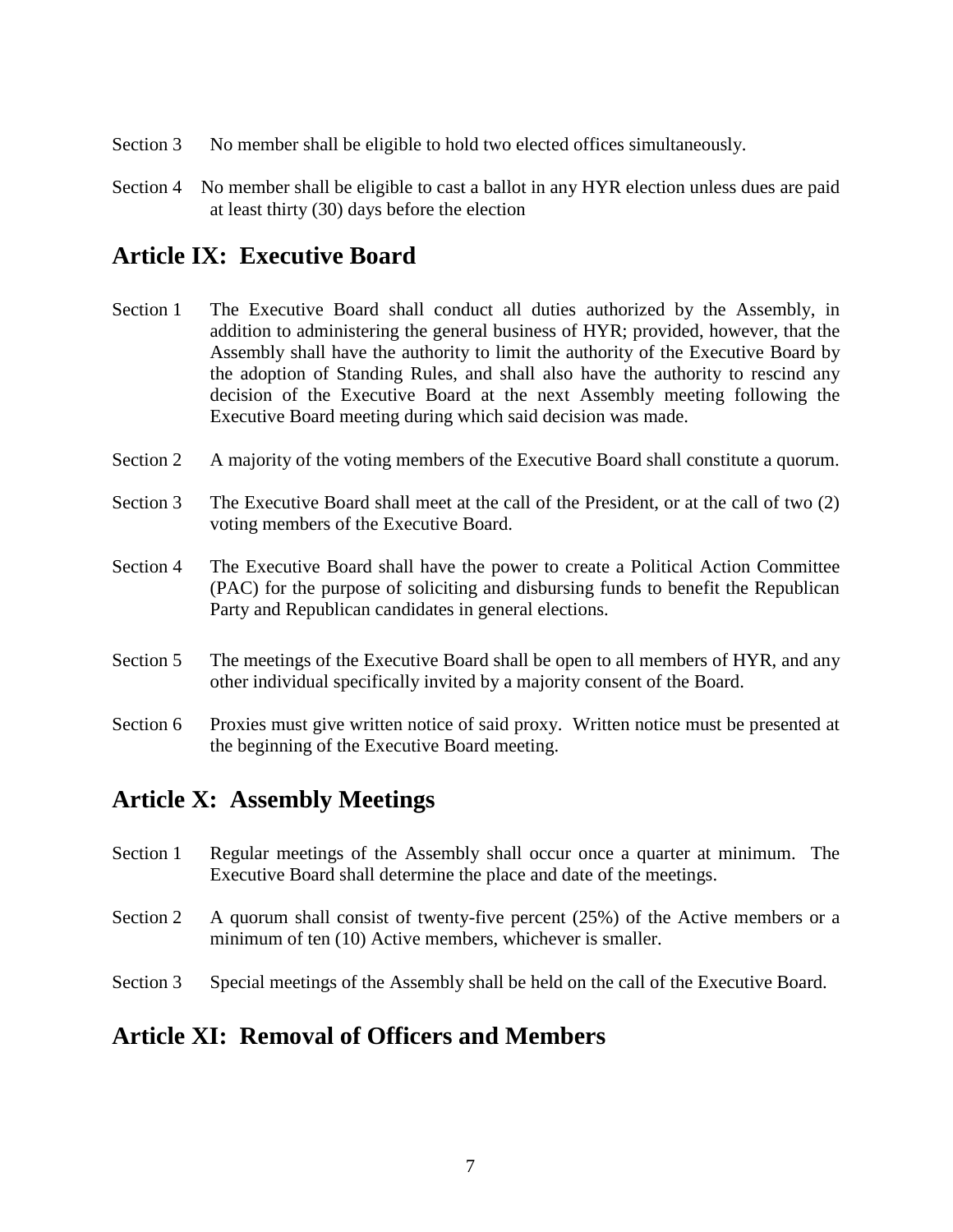- Section 1 An officer may be removed from office if the officer in question ceases to be a member of HYR. An officer may be removed from office if the officer fails to attend two (2) consecutive meetings of the Executive Board, or two (2) consecutive meetings of general Assembly. Additionally, any officer may be removed from office by two-thirds (2/3) majority vote of the Executive Committee. Such officer shall have the right to appeal his removal as an officer at the next regular meeting of the Assembly. The Executive Committee's decision may be overturned by a twothirds (2/3) majority vote of the members who vote at said Assembly meeting. The notice of such a vote must be contained in the written communication that announces the monthly Assembly meeting.
- Section 2 Any member may have his membership in HYR revoked by a two-thirds (2/3) majority vote of the Executive Committee. Such a person shall have the right to appeal his revocation of his membership at the next regular meeting of the Assembly. At any regular Assembly meeting, any member may have his privileges of membership restricted or suspended upon a two-thirds (2/3) majority vote of the voting members present. Such a vote can be taken at any regular Assembly meeting; provided, however, the notice of the vote must be contained in the written communication that announces the monthly Assembly meeting.

## **Article XII: Amendment Procedure**

- Section 1 This Constitution is subject to amendment of repeal. This Constitution may be repealed or amended upon the affirmative vote of two-thirds (2/3) of the members present at any Assembly meeting; provided, however, that notice of the proposed amendment or repeal of the specified article(s) must be included in the newsletter which immediately precedes and announces the time and place of the Assembly meeting.
- Section 2 All amendments to this Constitution shall be subject to approval by the Executive Committee of the Texas Young Republican Federation.

### **Article XIII: Parliamentary Authority**

Except where inconsistent with this Constitution, all HYR meetings shall be governed by the most recently revised edition of Robert's Rules of Order.

## **Article XIV: Texas Young Republican Federation Affiliation**

Section 1 HYR shall be a chartered club of the Texas Young Republican Federation, and shall at all times meet the constitutional requirements of that organization.